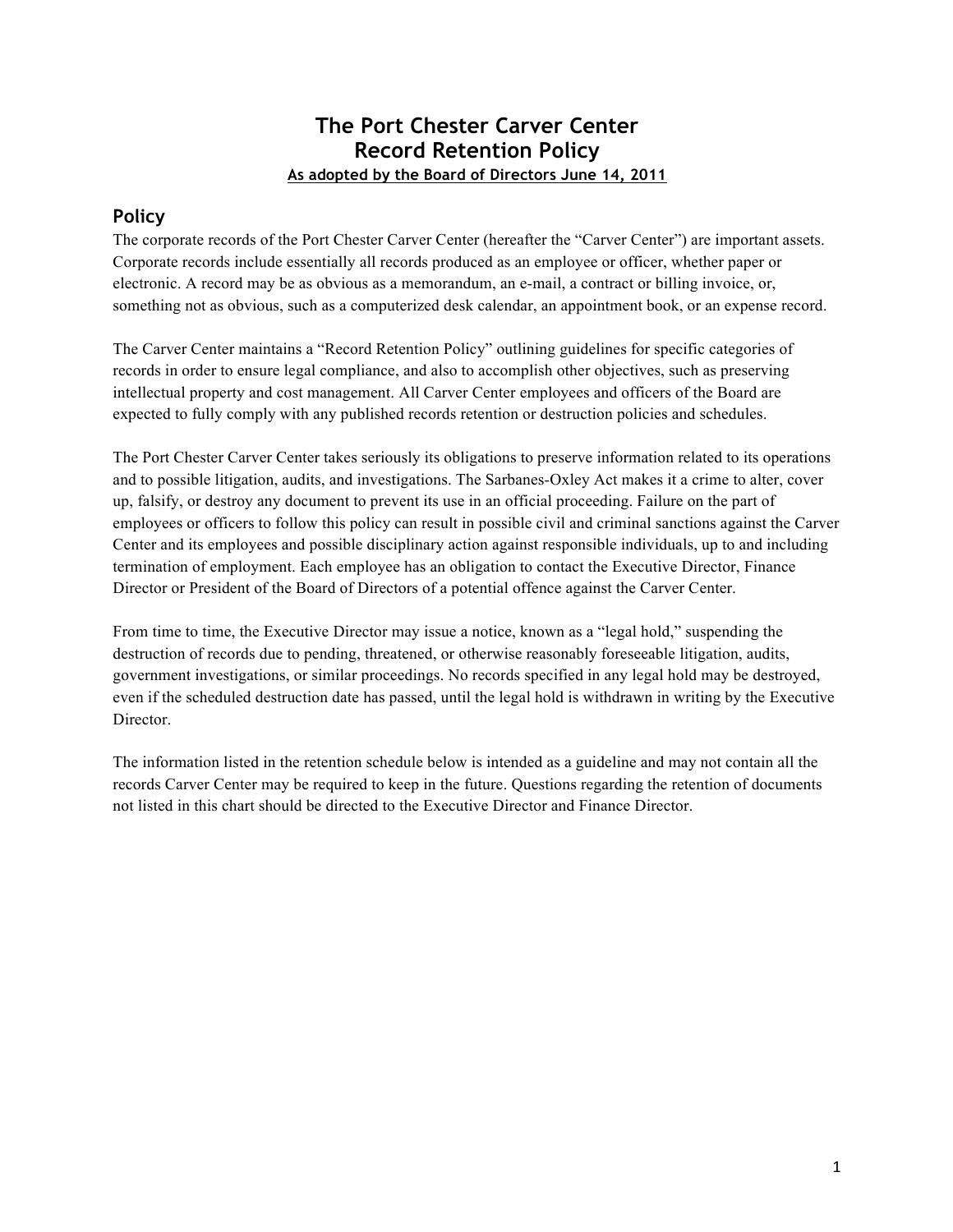# **Required Record Retention Guidelines**

| <b>File Category</b>                 | <b>Item</b>                                                                                                                                                                  | <b>Retention Period</b> |
|--------------------------------------|------------------------------------------------------------------------------------------------------------------------------------------------------------------------------|-------------------------|
| Corporate<br><b>Records</b>          | Bylaws and Articles of Incorporation                                                                                                                                         | Permanent               |
|                                      | Corporate resolutions                                                                                                                                                        | Permanent               |
|                                      | Board and committee meeting agendas and minutes                                                                                                                              | Permanent               |
|                                      | Conflict-of-interest disclosure forms                                                                                                                                        | 5 years                 |
| <b>Finance and</b><br>Administration | Financial statements (audited)                                                                                                                                               | Permanent               |
|                                      | Auditor management letters                                                                                                                                                   | Permanent               |
|                                      | Payroll records                                                                                                                                                              | Permanent               |
|                                      | Journal entries                                                                                                                                                              | Permanent               |
|                                      | Check register and checks                                                                                                                                                    | [7 years/<br>Permanent] |
|                                      | Bank deposits and statements                                                                                                                                                 | 7 years                 |
|                                      | Charitable organizations registration statements<br>(filed with [State] Attorney General)                                                                                    | 7 years                 |
|                                      | Chart of accounts                                                                                                                                                            | 7 years                 |
|                                      | <b>Expense reports</b>                                                                                                                                                       | 7 years                 |
|                                      | General ledgers and journals (includes bank<br>reconciliations, accounting by month, payouts<br>allocation, securities lending, single fund allocation,<br>trust statements) | 7 years                 |
|                                      | Accounts payable ledger                                                                                                                                                      | 7 years                 |
|                                      | Investment performance reports                                                                                                                                               | 7 years                 |
|                                      | Investment consultant reports                                                                                                                                                | 7 years                 |
|                                      | Investment manager correspondence                                                                                                                                            | 7 years                 |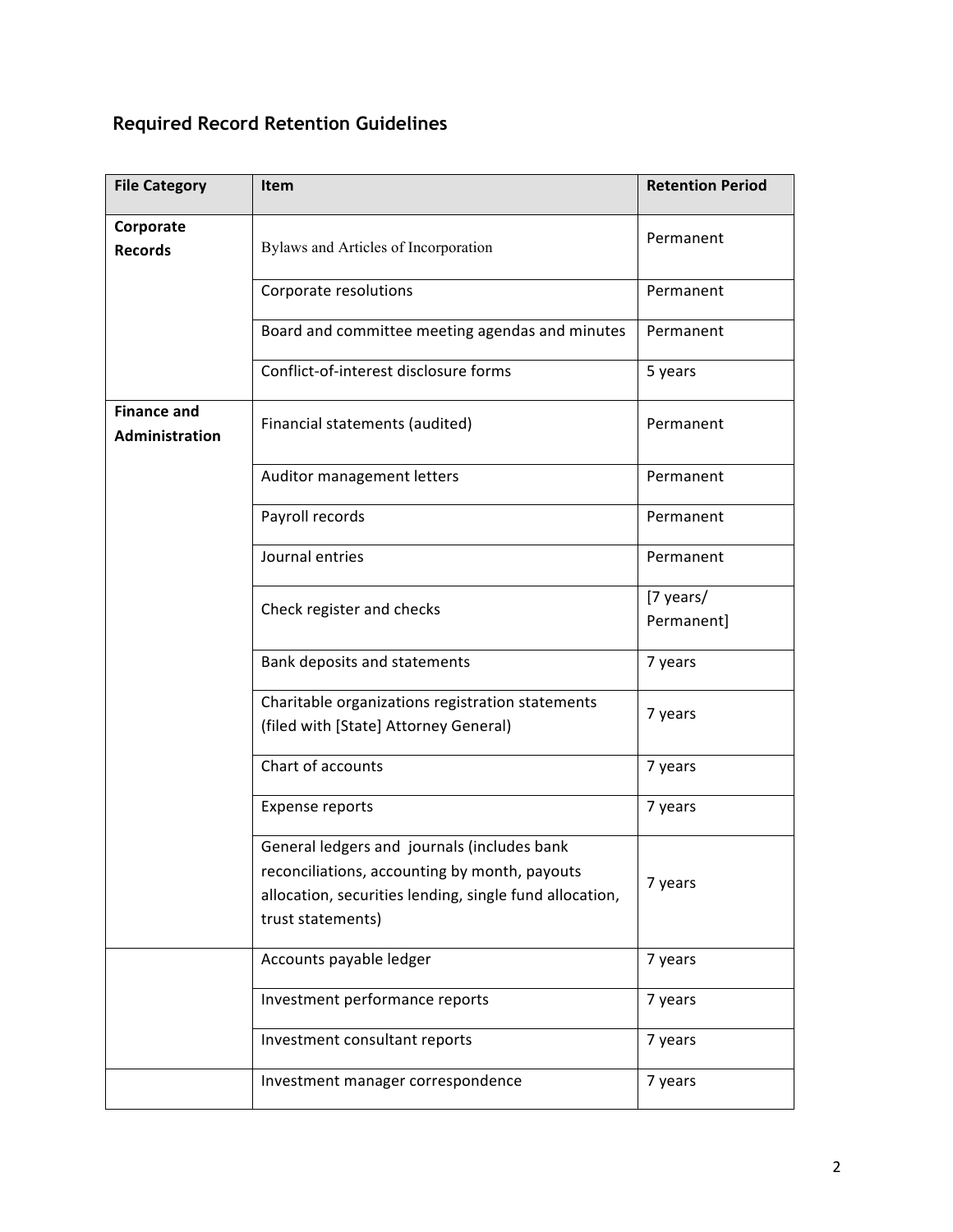| <b>File Category</b>     | <b>Item</b>                                                                    | <b>Retention Period</b>                     |
|--------------------------|--------------------------------------------------------------------------------|---------------------------------------------|
|                          | Equipment files and maintenance records                                        | 7 years after<br>disposition                |
|                          | Contracts and agreements                                                       | 7 years after all<br>obligations end        |
|                          | Investment manager contracts                                                   | 7 years after all<br>obligations end        |
|                          | Correspondence - general                                                       | 3 years                                     |
| <b>Insurance Records</b> | Policies - occurrence type                                                     | Permanent                                   |
|                          | Policies - claims-made type                                                    | Permanent                                   |
|                          | Accident reports                                                               | 7 years                                     |
|                          | Fire inspection reports                                                        | 7 years                                     |
|                          | Safety (OSHA) reports                                                          | 7 years                                     |
|                          | Claims (after settlement)                                                      | 7 years                                     |
|                          | Group disability records                                                       | 7 years after end of<br>benefits            |
| <b>Real Estate</b>       | Deeds                                                                          | Permanent                                   |
|                          | Leases (expired)                                                               | 7 years after all<br>obligations end        |
|                          | Mortgages, security agreements                                                 | 7 years after all<br>obligations end        |
|                          | Purchase agreements                                                            | 7 years after<br>disposition<br>requirement |
| Tax                      | IRS exemption determination and related<br>correspondence, including Form 1023 | Permanent                                   |
|                          | IRS Form 990s and 990-Ts                                                       | Permanent                                   |
|                          | Withholding tax statements                                                     | 7 years                                     |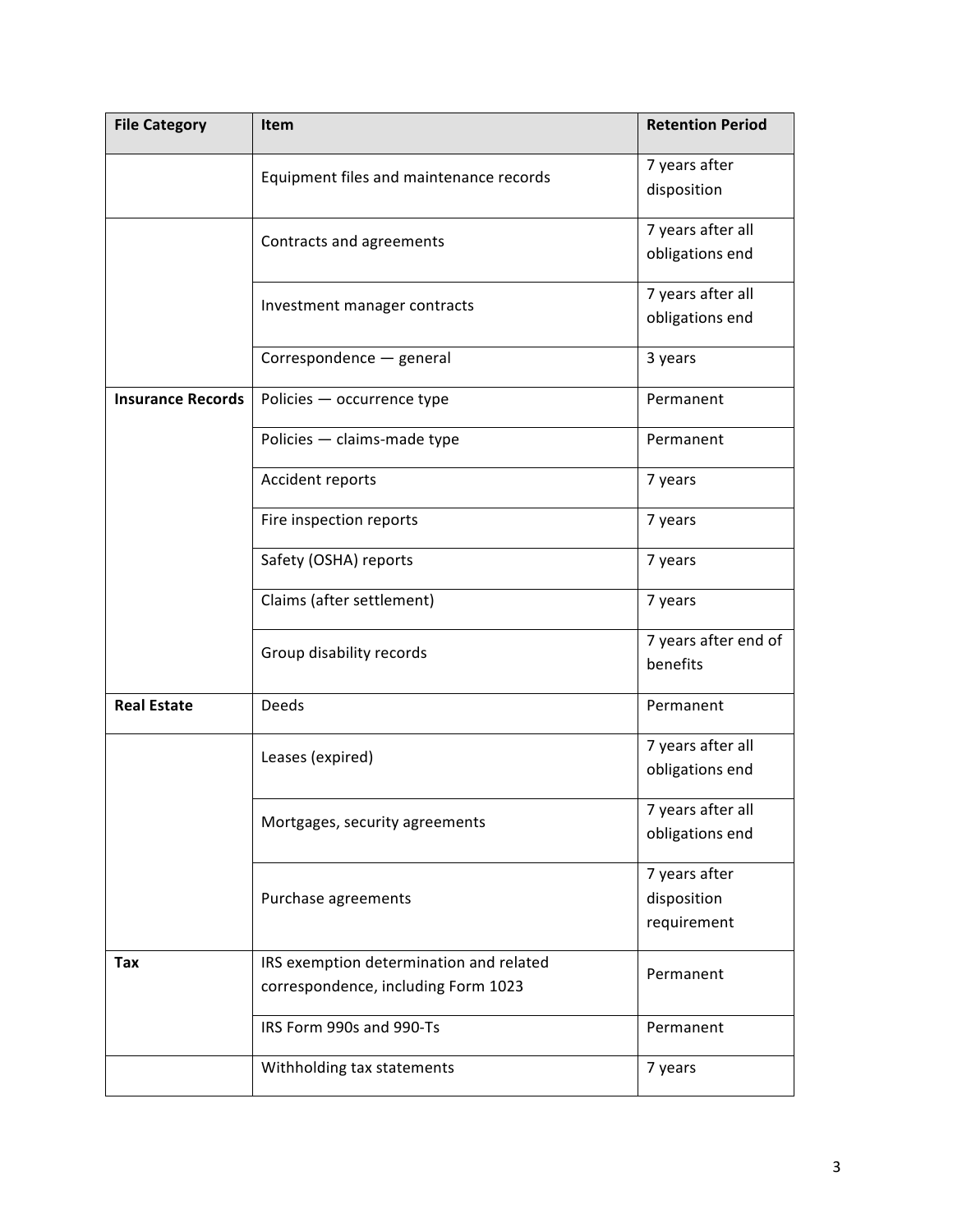| <b>File Category</b>   | Item                                              | <b>Retention Period</b> |
|------------------------|---------------------------------------------------|-------------------------|
|                        | Correspondence with legal counsel or accountants, | 7 years after return    |
|                        | not otherwise listed                              | is filed                |
|                        |                                                   |                         |
|                        |                                                   |                         |
|                        |                                                   |                         |
|                        | Timecards                                         | 3 years                 |
|                        |                                                   |                         |
|                        |                                                   |                         |
|                        |                                                   |                         |
| <b>Communications</b>  | One set of all communication documents kept on-   |                         |
|                        | site and one set kept off-site                    |                         |
|                        | Press releases                                    | Permanent               |
|                        |                                                   | Permanent (5            |
|                        | Annual reports                                    | copies)                 |
|                        |                                                   |                         |
|                        | Other publications                                | 7 years                 |
|                        | Photos                                            | 7 years                 |
|                        | Press clippings                                   | 7 years                 |
| <b>Donor Services</b>  | Fund agreements (paper and digital copies)        | Permanent               |
|                        | Correspondence - acknowledgment of gifts and      | Permanent               |
|                        | grant requests                                    |                         |
|                        | Donor fund statements                             | Permanent               |
| <b>Consulting</b>      |                                                   | 7 years after all       |
| <b>Services</b>        | Consulting contracts/filed                        | obligations end         |
| <b>Human Resources</b> | Employee personnel files                          | Permanent               |
|                        | Retirement plan benefits (plan descriptions, plan | Permanent               |
|                        | documents)                                        |                         |
|                        | Employee medical records                          | Permanent               |
|                        | Employee handbooks                                | Permanent               |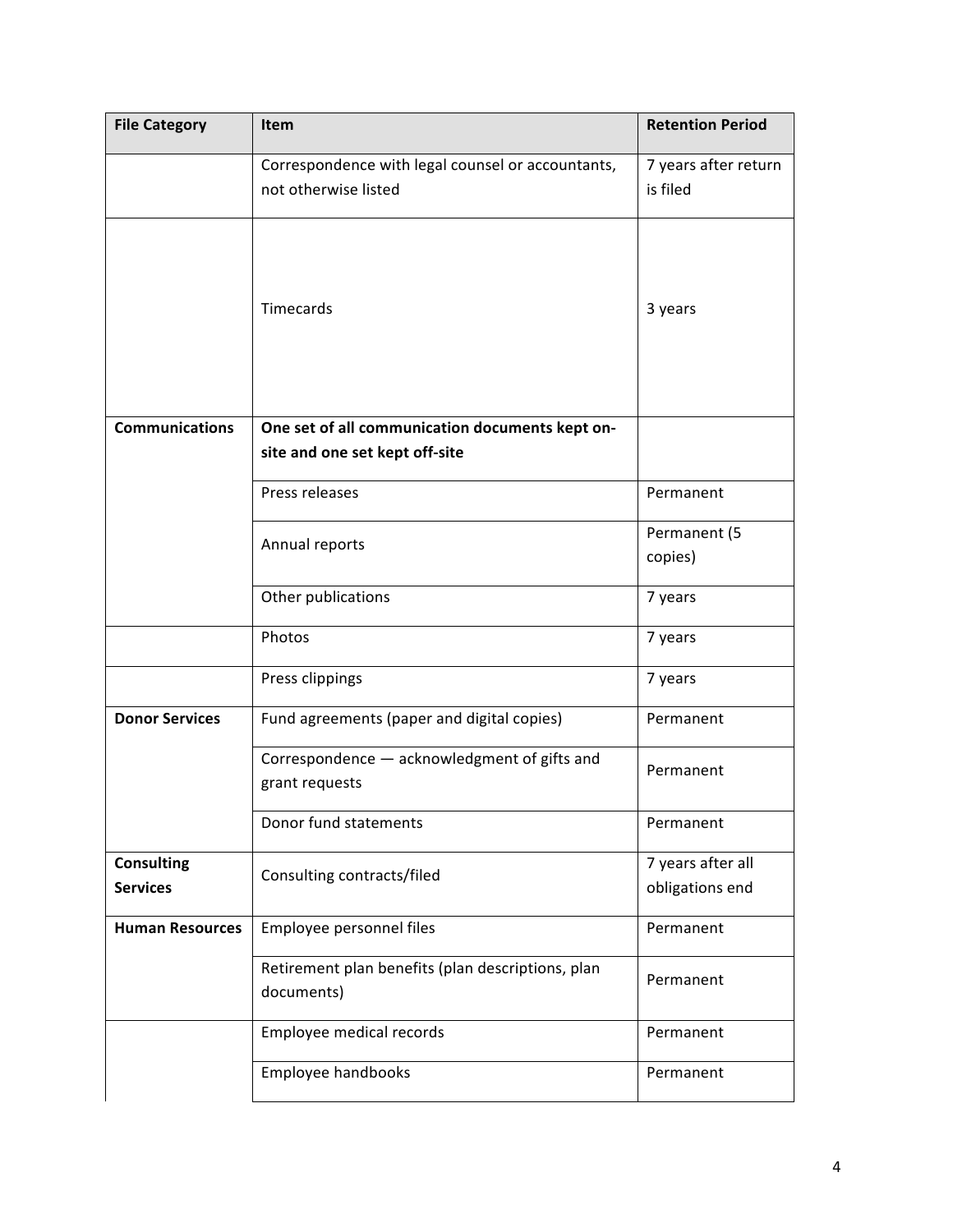| <b>File Category</b>      | <b>Item</b>                                       | <b>Retention Period</b>                                  |
|---------------------------|---------------------------------------------------|----------------------------------------------------------|
|                           | Workers comp claims (after settlement)            | 7 years                                                  |
|                           | Employee orientation and training materials       | 7 years after use<br>ends                                |
|                           | Employment offer letter                           | 7 years after all<br>obligations end                     |
|                           | <b>Employment applications</b>                    | 3 years                                                  |
|                           | IRS Form I-9 (store separate from personnel file) | Greater of 1 year<br>after end of<br>service, or 3 years |
|                           | Résumés                                           | 1 year                                                   |
| <b>Technology</b>         | Software licenses and support agreements          | 7 years after all<br>obligations end                     |
| Library                   | Other annual reports                              | 2 years                                                  |
|                           | Directories and periodicals                       | 2 years                                                  |
| General<br>Administration | Correspondence - chief executive and general      | 7 years                                                  |
|                           | Appointment calendars - chief executive           | 7 years                                                  |

#### **Electronic Documents and Records**

Electronic documents will be retained as if they were paper documents. Therefore, any electronic files, including records of donations made online, that fall into one of the document types on the above schedule will be maintained for the appropriate amount of time. If a user has sufficient reason to keep an e-mail message, the message should be printed in hard copy and kept in the appropriate file or moved to an "archive" computer file folder. Backup and recovery methods will be tested on a regular basis.

#### **Emergency Planning**

The Carver Center records will be stored in a safe, secure, and accessible manner. Documents and financial files that are essential to keeping the Carver Center operating in an emergency will be duplicated or backed up at least every week and maintained off-site.